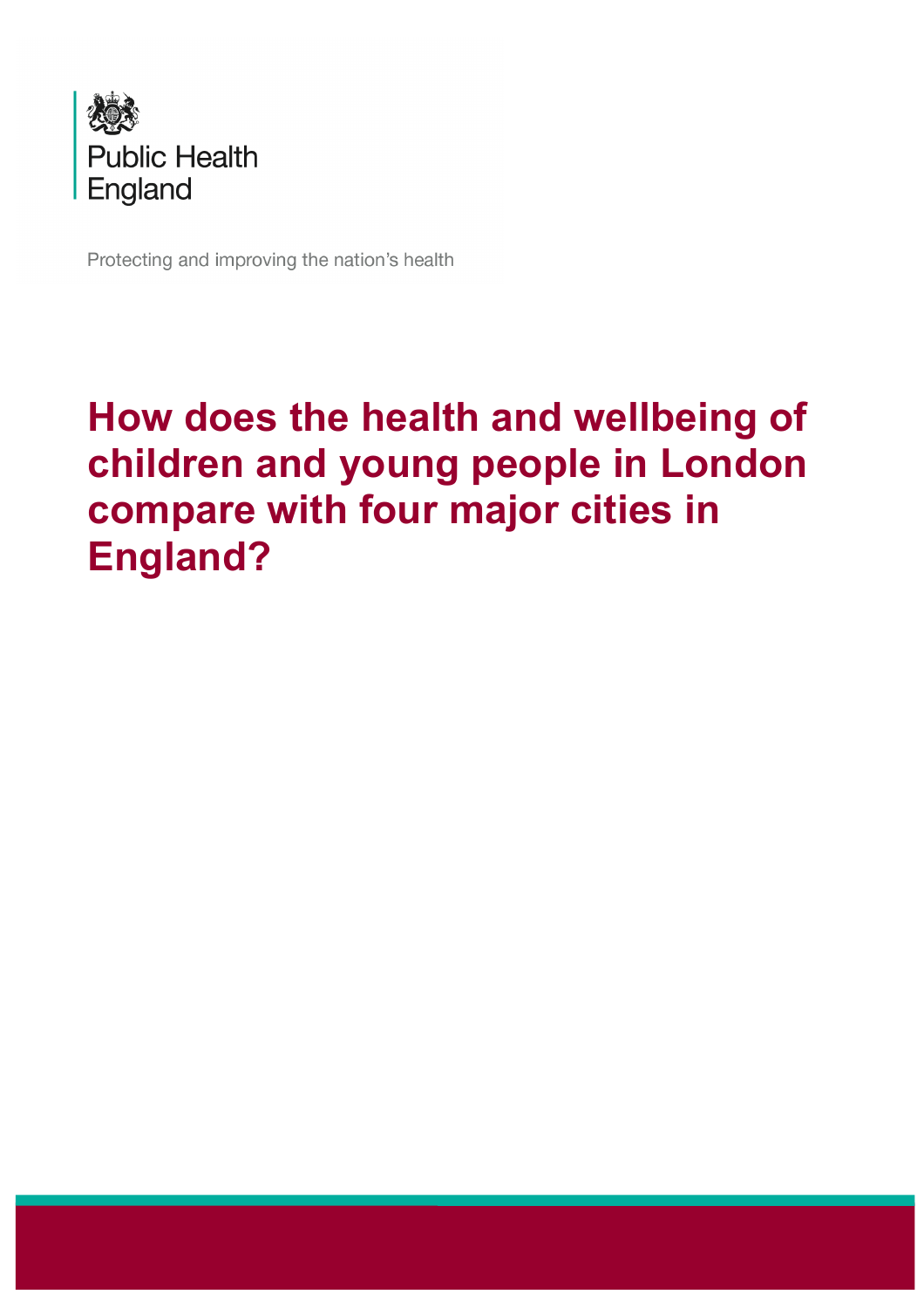# About Public Health England

Public Health England exists to protect and improve the nation's health and wellbeing, and reduce health inequalities. It does this through world-class science, knowledge and intelligence, advocacy, partnerships and the delivery of specialist public health services. PHE is an operationally autonomous executive agency of the Department of Health.

Public Health England Wellington House 133-155 Waterloo Road London SE1 8UG Tel: 020 7654 8000 www.gov.uk/phe Twitter: @PHE\_uk Facebook: www.facebook.com/PublicHealthEngland

Prepared by: Dr Marilena Korkodilos, Deputy Director, Specialist Public Health Services, PHE (London), Allan Baker, Deputy Head of Epidemiology and Surveillance, Chief Knowledge Officer's Directorate, PHE and Professor Russell Viner, UCL Institute of Child Health and Clinical Lead, London Strategic Clinical **Network** 

For queries relating to this document, please contact: marilena.korkodilos@phe.gov.uk

#### © Crown copyright 2015

You may re-use this information (excluding logos) free of charge in any format or medium, under the terms of the Open Government Licence v3.0. To view this licence, visit OGL or email psi@nationalarchives.gsi.gov.uk. Where we have identified any third party copyright information you will need to obtain permission from the copyright holders concerned. Any enquiries regarding this publication should be sent to [insert email address].

Published November 2015 PHE publications gateway number: 2015459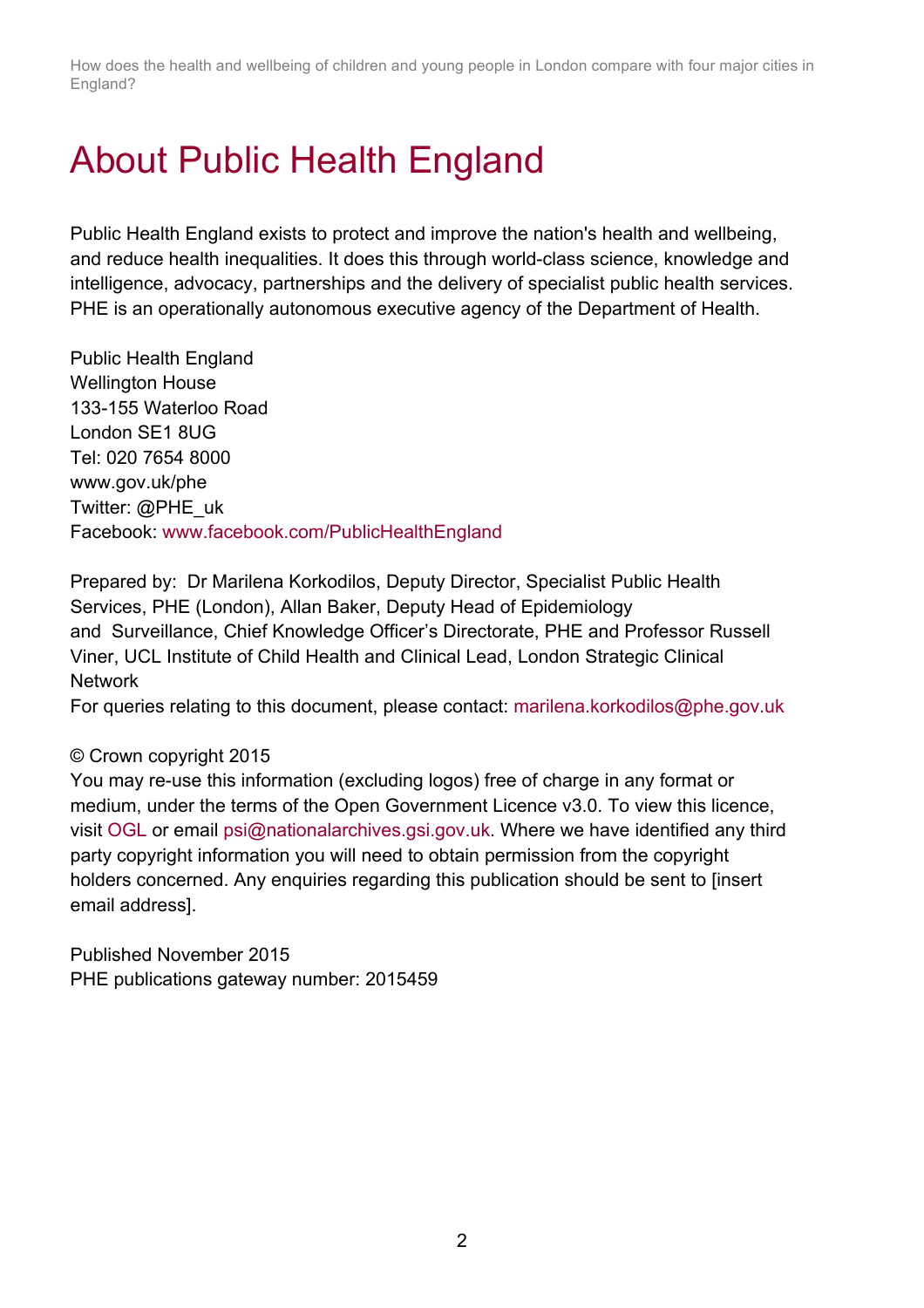# Acknowledgements

We are grateful to the following people for their comments on the report:

- Dr Ian Cameron, Director of public health, Leeds City Council
- Dr Yvonne Doyle, Regional director, PHE (London),
- Robel Feleke, Public health intelligence analyst, PHE
- Justine Fitzpatrick, Head of epidemiology and surveillance, Chief Knowledge Officer's Directorate, PHE
- Simon Lewry, Senior public health information analyst, PHE
- Professor John Newton, Chief knowledge officer, PHE
- Dr Adrian Phillips, Director of public health, Birmingham City Council
- Becky Pollard, Director of public health, Bristol City Council
- David Regan, Director of public health for Manchester, Manchester City Council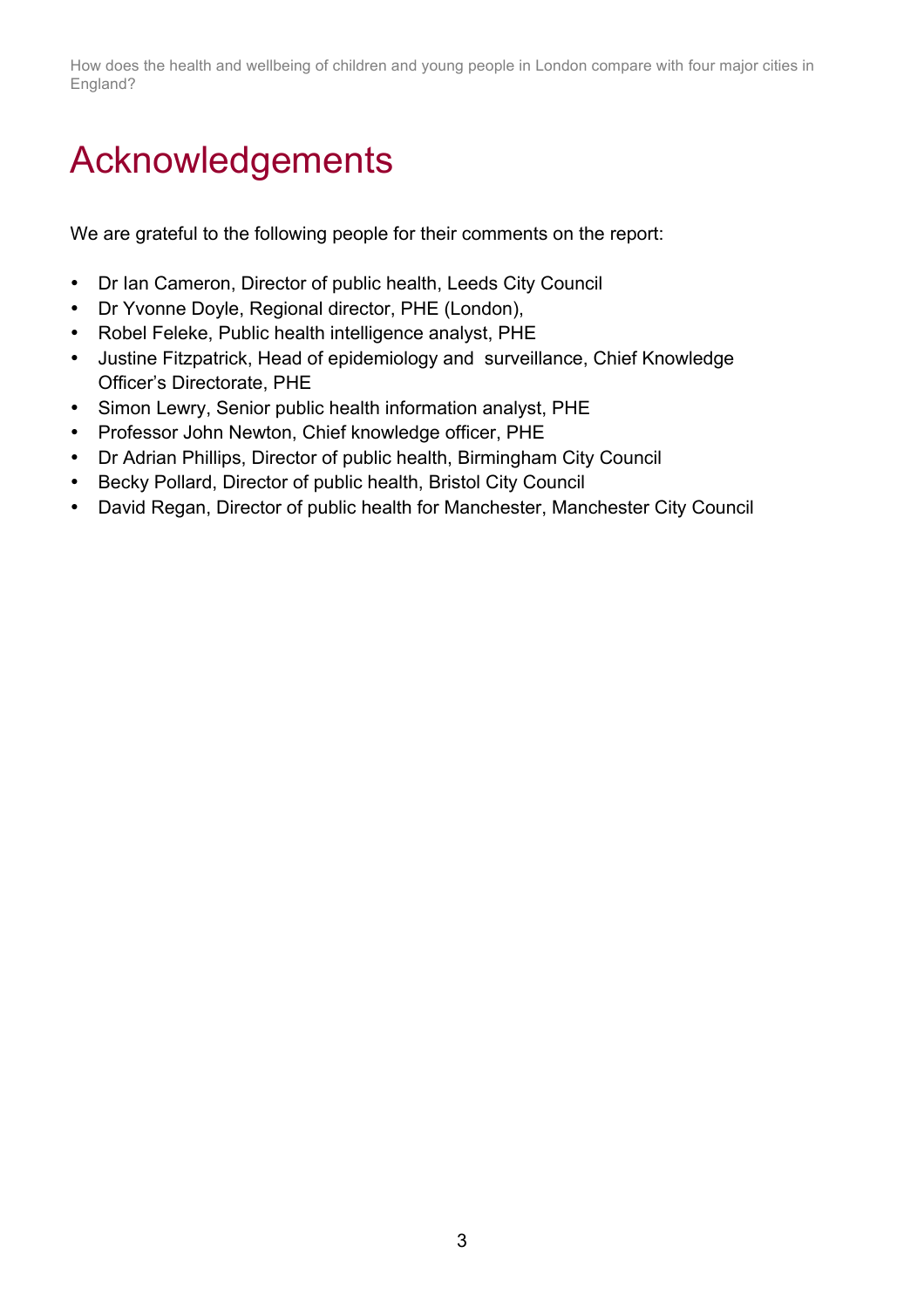# **Contents**

| <b>About Public Health England</b> | $\overline{2}$  |
|------------------------------------|-----------------|
| Acknowledgements                   | 3               |
| <b>Executive Summary</b>           | 5               |
| Background                         | $6\phantom{1}6$ |
| Aims                               | $6\phantom{1}6$ |
| Methods                            | $6\phantom{1}6$ |
| <b>Results</b>                     | $\overline{7}$  |
| <b>Discussion</b>                  | 13              |
| Conclusions                        | 15              |
| References                         | 16              |
| Appendices                         | 17              |
|                                    |                 |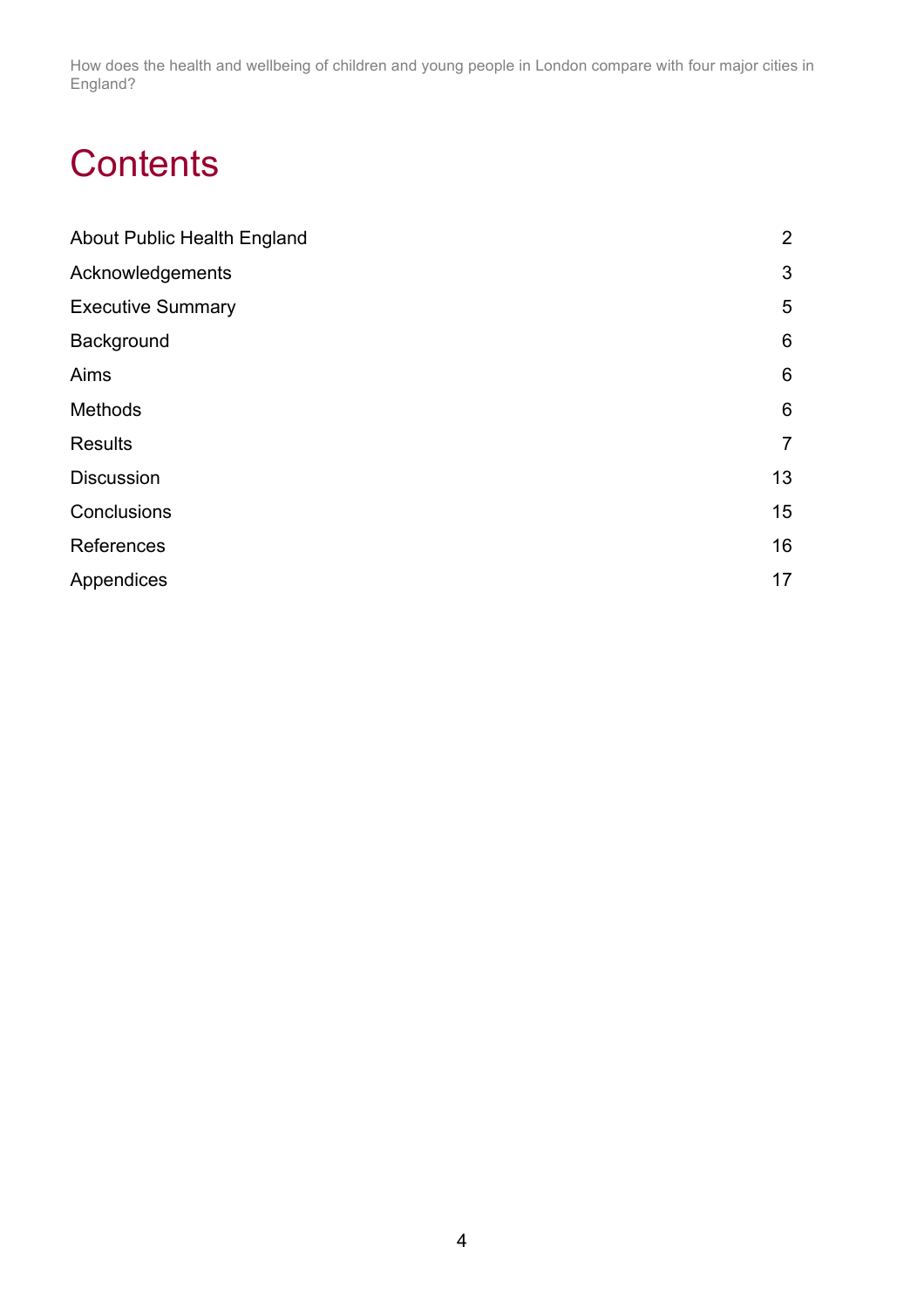## Executive summary

## **Background**

More than two million children and young people (CYP) live in London, representing nearly one in four (24.5%) of all people in London. Measuring and reporting their circumstances is key to improving their wellbeing. Comparisons between London and other major urban centres in England would show where other cities are doing better than London in order to identify opportunities for improving the health of CYP in London.

### Aims

To compare the health and wellbeing of children and young people in London to those of four major cities in England.

#### **Methods**

Twenty-one indicators were drawn from the Public Health England Children and Young People's Health Benchmarking Tool and Sexual and Reproductive Health Profile Tool and used to compare the cities to the England average (EA). Indicators were chosen for availability, potential for intervention and lifelong importance.

#### **Results**

Of the ten indicators of health status examined, health outcomes were significantly worse in London than England for six of these. All of the six indicators of health systems quality were also significantly worse in London than England. Outcomes in London are worse than Bristol and Leeds for a range of indicators in particular childhood obesity, immunisation uptake (with the exception of HPV uptake in Bristol) and A&E attendances. A mixed picture is seen when comparing London to Birmingham and Manchester, with some indicators (eg infant and child mortality) being worse than London and others (eg DTAP/IPV/Hib and MMR immunisation uptake) being better.

Key issues of concern for CYP in London include childhood obesity, incidence of sexually transmitted infections, immunisation uptake and A&E attendances.

### **Conclusions**

Public health challenges associated with CYP in London are significant. There are substantial variations in CYP outcomes in London compared to England and four major cities in England. For London, some indicators match or are better than the England average, whilst other indicators are poorer than England and other major cities in England. The causes of this variation needs to be explored further, whether due to demographic factors or differences relating to policy and health service factors, to inform changes to improve outcomes for CYP in London and to understand what all cities could learn from each other.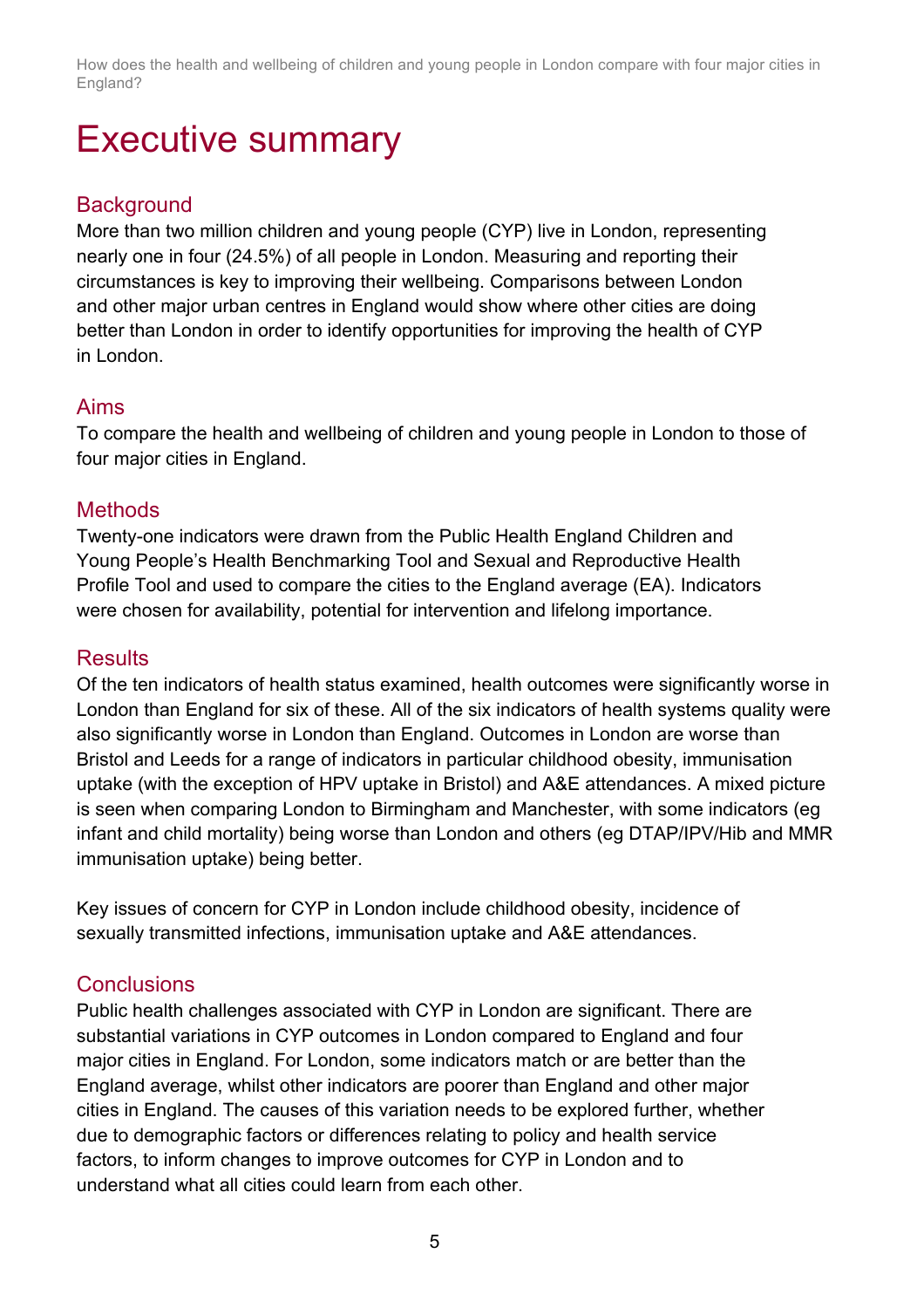# **Background**

*"The state of London's children today determines the state of London tomorrow" (Mayor of London Report, 20071 )*

What happens before pregnancy, in the early years and childhood affects children's health and wellbeing in later life and has a major impact on their life chances as adults. More than two million children and young people live in London, representing nearly one in four (24.5%) of all people in London aged under 20 years. Measuring and reporting their circumstances is key to improving their wellbeing. $<sup>2</sup>$ </sup>

The health and wellbeing of children and young people in London has improved in many ways over the past two decades. However there are areas that have improved little for London's children, such as child poverty and health inequalities. Comparisons have been uniformly made between London and the England average, which may not always be the most suitable comparison for the capital.<sup>3</sup> Population demographics in London are markedly different to that of many parts of England and large urban areas are likely to have a range of health disadvantages (e.g. crowding, pollution) and potential health advantages (eg better access to health services) than rural areas. It is therefore useful to compare London with other major urban centres in England, which are likely to share issues related to urbanicity, demographics and health care. Such a comparison would show where other cities are doing better than London in order to identify opportunities for improving the health of children and young people in London.

## Aims

To compare the health and wellbeing of children and young people in London to those of four major cities in England.

# **Methods**

## City comparators

London is often regarded as unique among major English cities because of the size of its population, its ethnic diversity and its population 'churn' – the size of the in and outflows of people. The capital is exceptional in terms of its size – over seven times larger than Birmingham, the second largest city in England. $3$  Whilst there is no perfect comparator for London, *Capital Concerns: Comparing London's Health Challenges with England's Largest Cities* suggested that of the other major cities in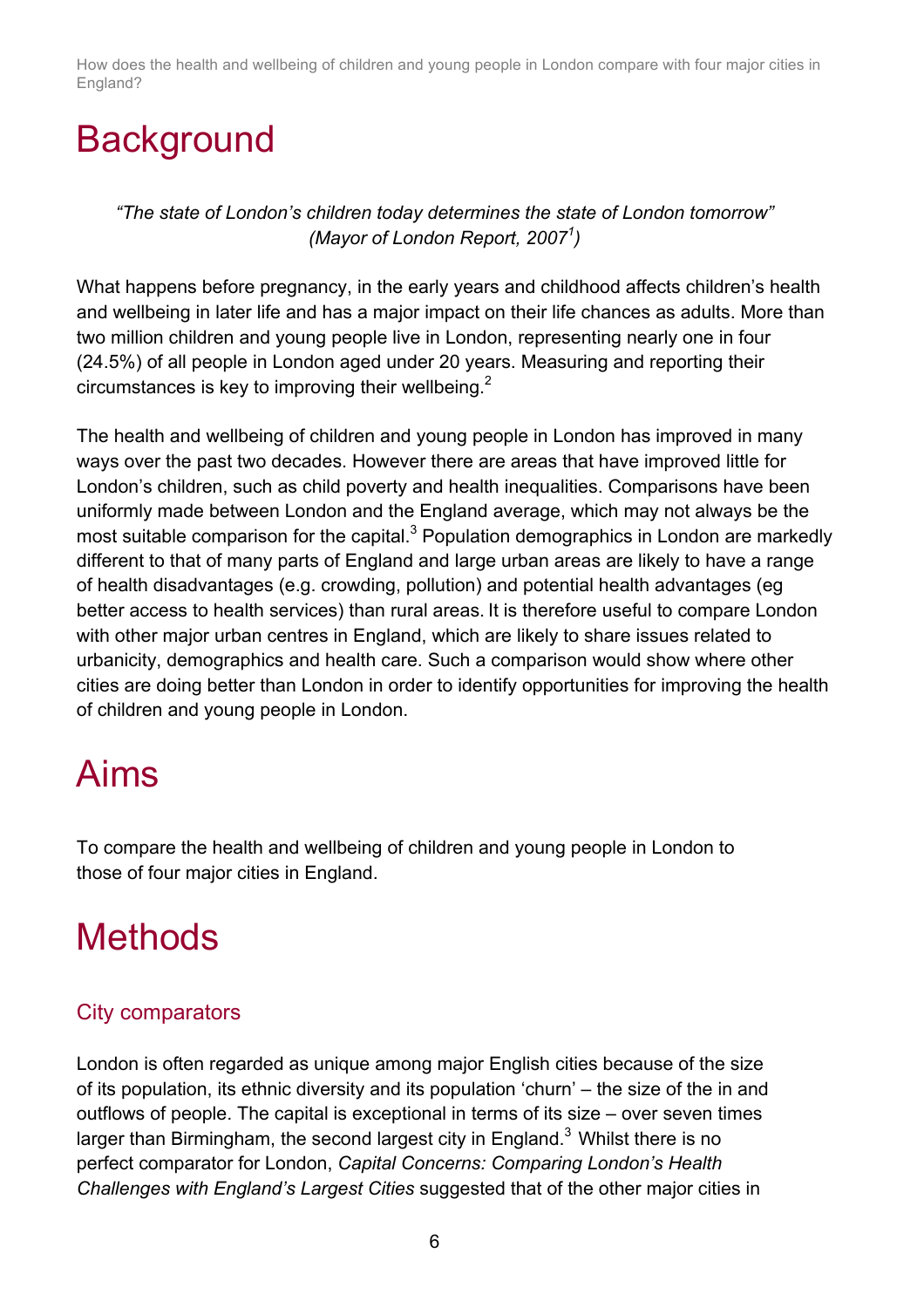England the closest comparator cities are Birmingham and Manchester, followed by Leeds and Bristol. These four cities were used in the analysis.

## Health indicators

The EU has suggested 31 indicators based on parental determinants, child morbidity and mortality, child lifestyle determinants and health systems quality.<sup>4,5</sup> These indicators were proposed to recognise that children's health is a marker of the wellbeing and progress of a society and to stimulate commitment to their positive use by child health professionals in EU member states. The North West Public Health Observatory's Report *North West Children and Young People's Health Indicators* suggested 32 indicators to set a benchmark against which progress towards improving health and reducing inequalities for children in the North West could be measured.<sup>6</sup> The indicators suggested in all reports used were based on objective selection criteria to ensure their fitness for purpose.

We used a subset of these indicators and also looked at sexual health outcomes in young people. In total, 21 indicators were used to compare the cities in England based on availability, potential for intervention and lifelong importance. The PHE Children and Young People's Health Benchmarking Tool and and Sexual Health and Reproductive Health Profile Tool (http://fingertips.phe.org.uk/) were used as the source of the data to ensure comparable results.

## Analyses

Summary data for each city and for England are presented as indicator values and 95% confidence intervals. Significance was estimated based on confidence intervals overlapping the value for England, which was used as the reference value or, for some indicators, specific goals (see Table 1).

## **Results**

Table 1 summarises child health indicators across London, Birmingham, Manchester, Bristol and Leeds and shows a comparison of each city with the average for England using a colour-coded RAG system (red shows cities that are significantly worse than the England average, with amber showing similar and green showing cities that are significantly better than the England average). Chlamydia diagnoses and immunisation uptake were benchmarked against goals: <1,900 red, 1,900–2,300 amber and ≥2,300 green for chlamydia diagnoses; <90% red and ≥90% green for DTaP/IPV/Hib and MMR immunisation uptake; <previous year's England average red and ≥previous year's England average green for HPV immunisation uptake. High chlamydia diagnoses rates are considered to be good as they demonstrate an improvement in detection.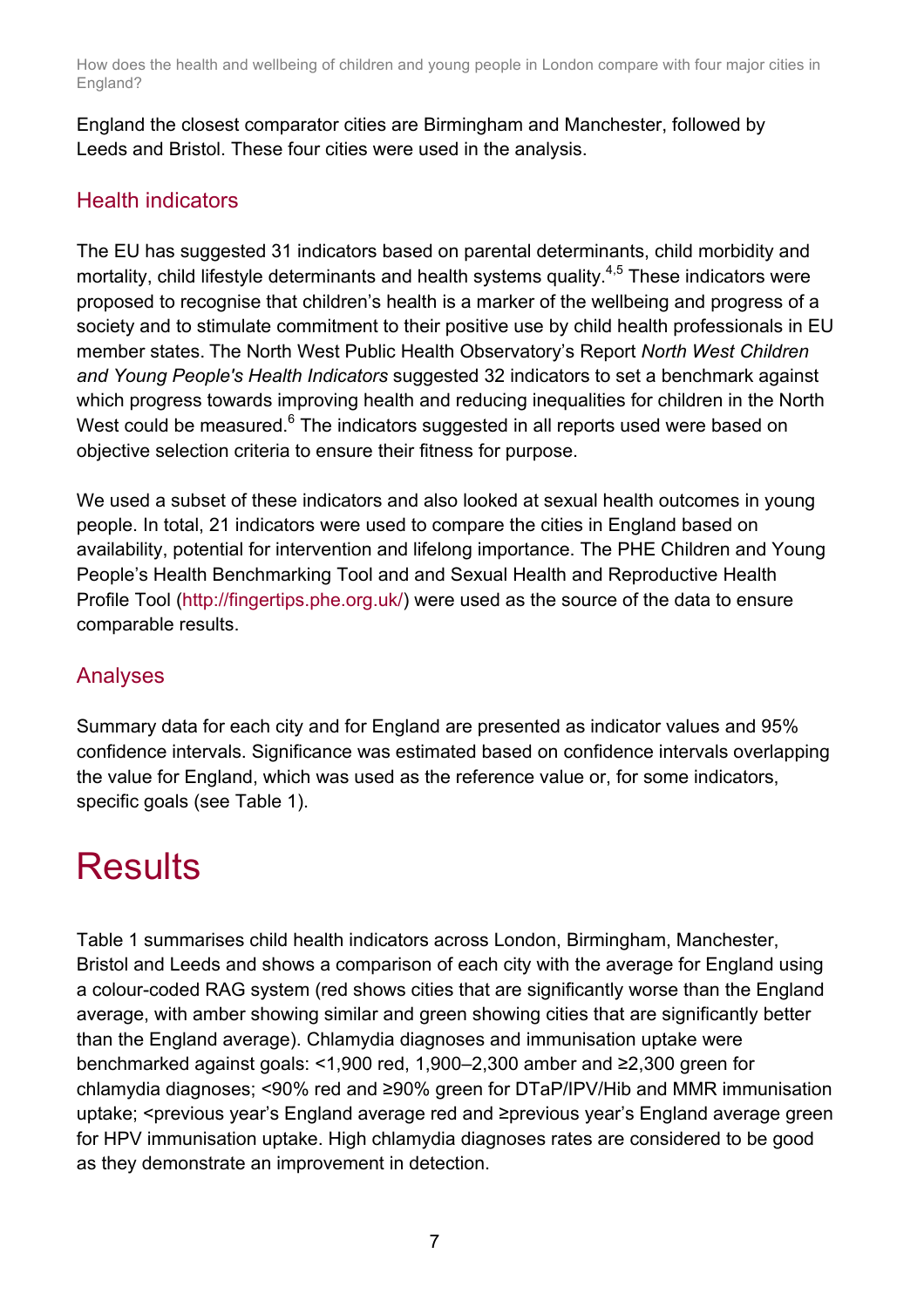The RAG rating for each city depends on the width of the 95% confidence interval around each indicator and whether or not this overlaps with the England value or specific goal. The width of confidence intervals may vary between cities, even when their indicator values are similar. For example, the percentage of low birthweight term babies is 3.1% in both London and Leeds, but London is coloured red in Table 1, while Leeds is yellow. This is because the narrower confidence interval for the London value does not overlap with the England figure, but the wider confidence interval for Leeds does overlap.

Confidence intervals for the results in Table 1 are provided in Appendix Table B.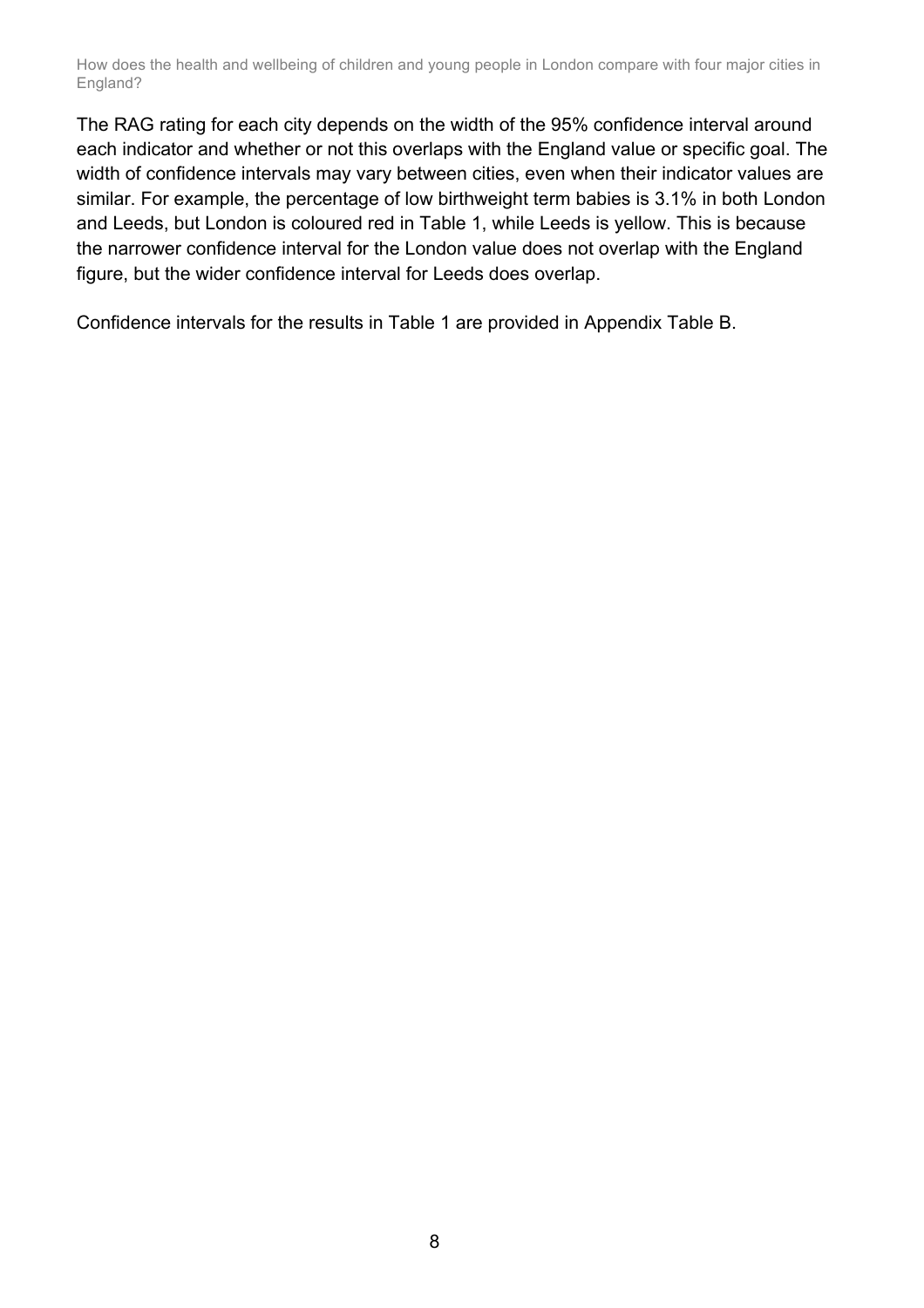#### **Table 1: Child health indicators in London, Birmingham, Manchester, Bristol and Leeds compared with England**

|                | <b>Indicator</b>                                                                                                   | <b>England</b> | London | <b>Birmingham</b> | <b>Manchester</b> | <b>Bristol</b> | <b>Leeds</b> |
|----------------|--------------------------------------------------------------------------------------------------------------------|----------------|--------|-------------------|-------------------|----------------|--------------|
|                | Demography and educational attainment                                                                              |                |        |                   |                   |                |              |
|                | % child poverty in under 16's (2012)                                                                               | 19.2           | 23.7   | 29.9              | 33.9              | 23.6           | 21.6         |
| $\overline{2}$ | % educational attainment - (GCSEs) (2013/14)                                                                       | 56.8           | 61.4   | 56.0              | 51.5              | 55.2           | 51.0         |
|                | <b>Parental determinants</b>                                                                                       |                |        |                   |                   |                |              |
| 3              | % women smoking at delivery (2013/14)                                                                              | 12.0           | 5.1    | 9.3               | 12.5              | 12.7           | 13.2         |
| $\overline{4}$ | % breastfeeding initiation (2012/13)                                                                               | 73.9           | 86.8   | 68.4              | 65.1              | 80.7           | 68.2         |
| 5              | % breastfeeding at 6 - 8 weeks after birth (2012/13)                                                               | 47.2           | 68.5   | 51.4              | $\star$           | $\star$        | 47.3         |
|                | <b>Health status - Child mortality</b>                                                                             |                |        |                   |                   |                |              |
| 6              | Infant mortality per 1,000 live births (2011/13)                                                                   | 4.0            | 3.8    | 7.1               | 4.5               | 3.3            | 3.4          |
| $\overline{7}$ | Child mortality per 100,000 children aged 1-17 years (2011/13)                                                     | 11.9           | 12.2   | 14.9              | 18.1              | 10.8           | 10.0         |
| 8              | Children killed or seriously injured in road traffic accidents per 100,000 children<br>aged 0-15 years (2010-12)   | 20.7           | 15.3   | 32.5              | 26.3              | 14.4           | 27.3         |
|                | <b>Health status - Child health outcomes</b>                                                                       |                |        |                   |                   |                |              |
| 9              | % low birthweight of term babies (2012)                                                                            | 2.8            | 3.1    | 3.9               | 3.4               | 2.3            | 3.1          |
| 10             | % tooth decay in children aged 5 years (2011/12)                                                                   | 0.94           | 1.23   | 1.17              | 1.78              | 0.78           | 1.19         |
| 11             | % overweight/obesity in 4-5 year olds (2013/14)                                                                    | 22.5           | 23.1   | 23.3              | 25.8              | 23.0           | 23.0         |
| 12             | % overweight/obesity in 10-11 year olds (2013/14)                                                                  | 33.5           | 37.6   | 38.8              | 40.3              | 34.8           | 34.2         |
| 13             | Chlamydia diagnoses per 100,000 young people aged 15-24 years (2013)                                               | 2,016          | 2,179  | 2,167             | 2,006             | 2,092          | 2,607        |
| 14             | Acute sexually transmitted infections (STIs) including chlamydia per 1,000 young<br>people aged 15-24 years (2012) | 34.4           | 41.9   | 37.7              | 37.6              | 42.7           | 41.0         |
| 15             | Teenage pregnancy per 1,000 females aged 15-17 years (2013)                                                        | 24.3           | 21.8   | 25.9              | 36.5              | 25.7           | 31.6         |
|                | <b>Health systems quality</b>                                                                                      |                |        |                   |                   |                |              |
| 16             | % immunisation uptake DTaP/IPV/Hib at 1 year (2013/14)                                                             | 94.3           | 89.8   | 91.5              | 95.4              | 96.0           | 96.2         |
| 17             | % immunisation uptake MMR at 2 years (2013/14)                                                                     | 92.7           | 87.5   | 88.3              | 92.9              | 92.3           | 95.3         |
| 18             | % immunisation uptake HPV (2013/14)                                                                                | 86.7           | 80.0   | 87.9              | 77.9              | 76.6           | 94.0         |
| 19             | A&E attendances per 1,000 children aged 0-4 years (2013/14)                                                        | 525.6          | 675.3  | 562.8             | 803.2             | 463.7          | 415.6        |
| 20             | Hospital admission for asthma per 100,000 children aged 0-18 years (2013/14)                                       | 197.1          | 204.8  | 346.1             | 468.2             | 170.7          | 170.2        |
| 21             | Hospital admissions for mental health conditions per 100,000 children aged 0-17<br>vears (2013/14)                 | 87.2           | 101.9  | 93.6              | 101.9             | 76.2           | 38.5         |

Key: red - significantly worse, amber - similar, green - significantly better in comparison with England (or benchmarked goals for immunisation uptake and chlamydia diagnoses)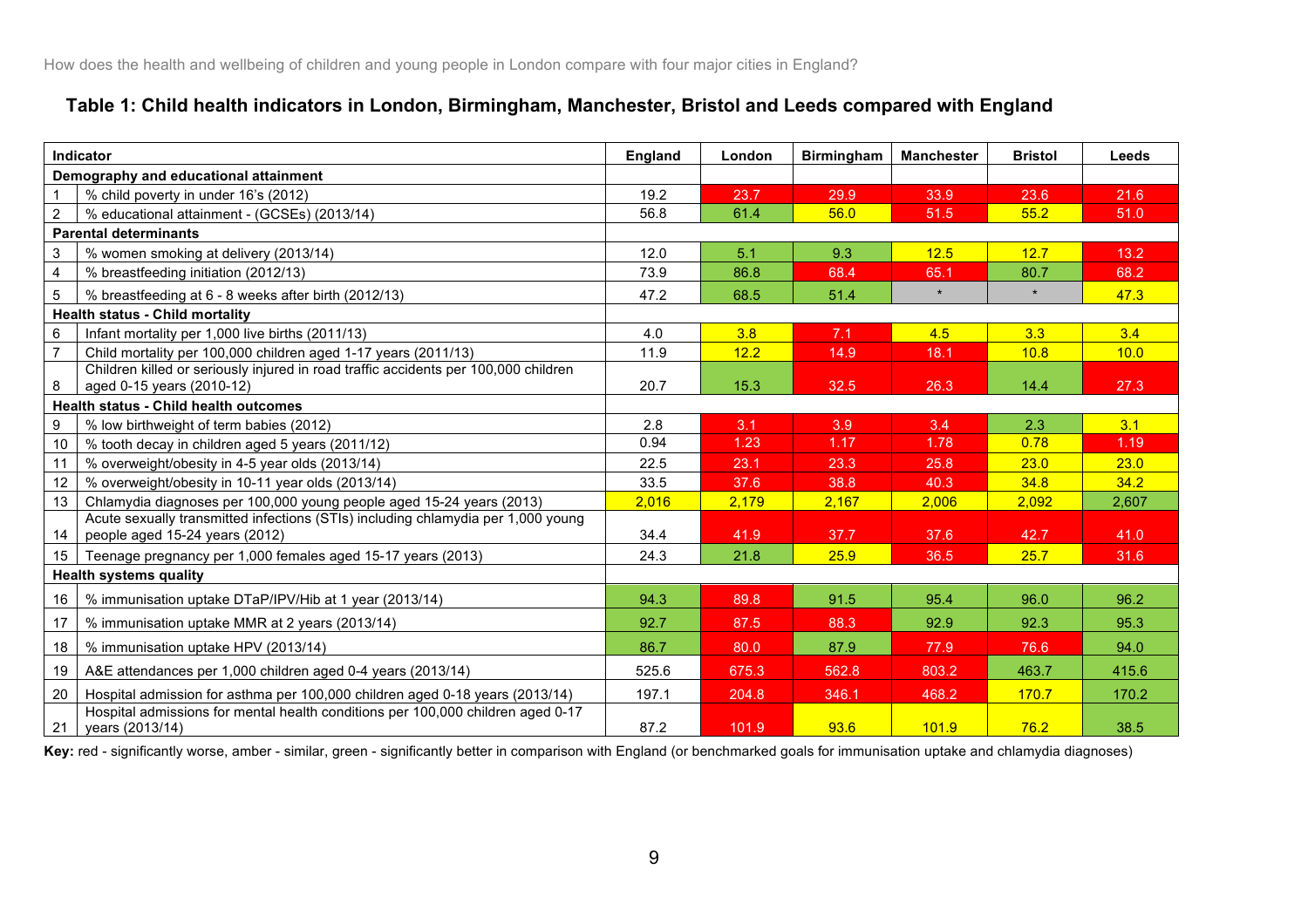#### **Definitions:**

- 1. Child poverty: percentage of children
- 2. Educational attainment: percentage of children achieving 5 or more GCSEs at grade A\*-C, including maths and English
- 3. Smoking status at delivery: percentage of women who smoke at time of delivery
- 4. Breastfeeding initiation: percentage of mothers who give their babies breast milk in the first 48 hours after delivery
- 5. Breastfeeding continuation: percentage of infants that are totally or partially breastfed at age 6-8 weeks
- 6. Infant mortality: infant deaths under 1 year per 1,000 live births
- 7. Child mortality: directly standardised rate of death due to all causes per 100,000 persons aged 1-17
- 8. Children killed or seriously injured in a road traffic accident: crude rate of children aged 0-15 who were killed or seriously injured in road traffic accidents per 100,000 population
- 9. Low birthweight of term babies: live births with a recorded birth weight under 2,500g and a gestational age of at least 37 complete weeks as a percentage of all live births with recorded birthweight and a gestational age of at least 37 complete weeks
- 10. The mean number of teeth per child aged 5 that were either actively decayed or had been filled or extracted
- 11. Overweight or obese children aged 4-5 years: percentage of overweight or obese children
- 12. Overweight or obese children aged 10-11 years: percentage of overweight or obese children
- 13. Chlamydia diagnoses: crude rate of chlamydia screening detection per 100,000 young adults aged 15-24 based on their area of residence
- 14. Acute sexually transmitted infections: the indicator is a combination of diagnoses made by genitourinary medicine (GUM) clinics, the National Chlamydia Screening Programme (NCSP) and outside these settings in other sexual health services (non-NCSP, non-GUM settings such as GPs not registered with the NCSP) expressed as a rate per 1,000 population
- 15. Teenage pregnancy: conceptions in women aged under 18 per 1,000 females aged 15-17 years
- 16. Immunisation uptake DTaP/IPV/Hib at 1 year: children for whom the PCT is responsible who received 3 doses of DTaP/IPV/Hib vaccine at any time by their first birthday as a percentage of all children whose first birthday falls within the time period
- 17. Immunisation uptake MMR at 2 years: all children for whom the PCT is responsible who received one dose of MMR vaccine on or after their first birthday and at any time up to their second birthday
- 18. Immunisation uptake HPV: all girls aged 12 to 13 years who have received all three doses of the HPV vaccine within each reporting area (at present PCT responsible population) as a percentage of all girls aged 12 to 13 years within each area
- 19. A&E attendances: A&E attendance rate per 1,000 population aged 0-4 years
- 20. Hospital admissions for asthma for children aged 0-18 years: emergency hospital admissions for asthma, crude rate per 100,000
- 21. Hospital admissions for mental health disorders: inpatient admission rate for mental health disorders per 100,000 population aged 0-17 years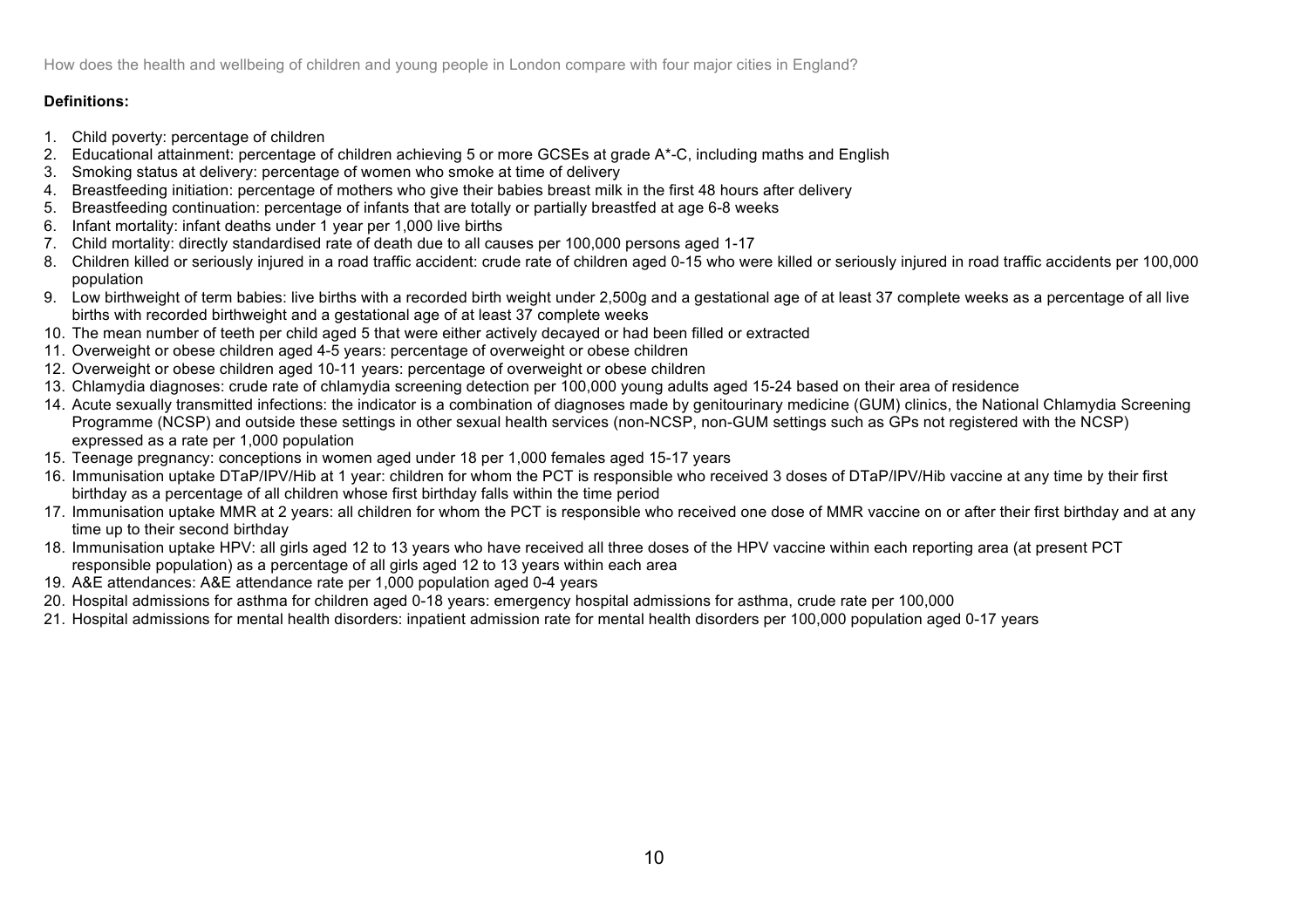### Demography and educational attainment

Just under a quarter of children in London live in poverty, which is higher than the England average, but lower than Birmingham and Manchester. Despite this, children in London are significantly more likely to have better educational attainment than the England average and all four other cities,<sup>i</sup> suggesting that disadvantaged children living in London are more likely to do better in school. Figures on GSCE achievement by free school meal status, as used in the Marmot Indicators, would seem to confirm this<sup>7</sup> and this may in part be related to the ethnicity of London's school children. Within England as a whole in 2013/14, children from Asian, black, Chinese and mixed groups who were eligible for free school meals had better GCSE achievement than white pupils.<sup>8</sup> Although figures on free school meal status by ethnic group are not published for local authorities, Table 2 shows that for under 16s, half of Londoners were from Asian, black and mixed ethnic groups, and this proportion was only higher in Birmingham.

|  |  |  | Table 2: Percentage of population by broad ethnic group for 0-15 year olds, 2011 |
|--|--|--|----------------------------------------------------------------------------------|
|  |  |  |                                                                                  |

|                   |       |        |              |       |       | All ethnic |
|-------------------|-------|--------|--------------|-------|-------|------------|
|                   | White | Asian* | <b>Black</b> | Mixed | Other | groups     |
| <b>England</b>    | 77.9  | 10.3   | 5.1          | 5.5   | 1.3   | 100        |
| London            | 46.3  | 19.8   | 19.0         | 10.9  | 4.0   | 100        |
| <b>Birmingham</b> | 40.8  | 35.8   | 10.9         | 9.5   | 3.0   | 100        |
| <b>Manchester</b> | 49.6  | 22.4   | 13.4         | 9.9   | 4.6   | 100        |
| <b>Bristol</b>    | 72.0  | 7.4    | 11.0         | 8.4   | 1.2   | 100        |
| Leeds             | 75.9  | 11.5   | 5.0          | 6.2   | 1.4   | 100        |

\*Asian total includes Chinese Source: 2011 Census

## Parental determinants

 $\overline{a}$ 

London compares well to the England average and compares very well to other cities in terms of parental determinants. Women living in London are less likely to smoke at delivery compared with England and all four cities. They are also more likely to initiate breastfeeding and continue to breastfeed at 6–8 weeks than the England average. Of the four comparator cities only Bristol has a breastfeeding initiation rate that is higher than England, although this is still significantly worse than London. These findings may also be partly related to the ethnicity of mothers in London. Women from all minority ethnic backgrounds are more likely to breastfeed compared with white mothers. $^9$  Although there is a lack of national data on smoking in pregnancy by ethnic group, women from most minority ethnic backgrounds report lower smoking prevalence than the general population. $10$ 

<sup>&</sup>lt;sup>i</sup> To enable comparisons of significant differences between London and the other comparator cities, indicator values with 95% confidence intervals are presented in Appendix Table B.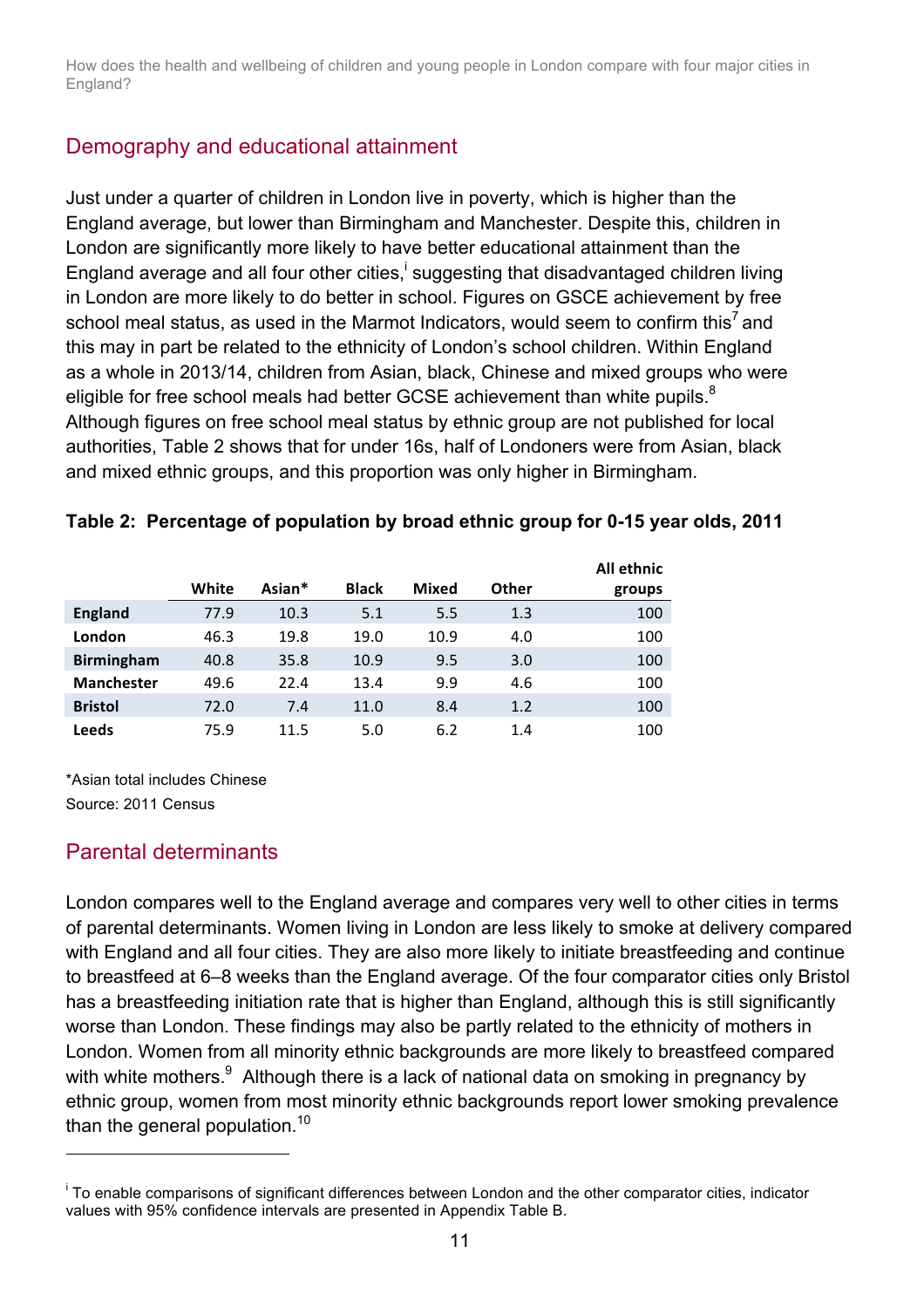The data in Table 3 show that the proportion of women aged 15–44 from minority ethnic groups is higher in London than in the other comparator cities, except Birmingham. A more detailed table of ethnic populations for children and young people, and women aged 15–44, is provided in Appendix Table A.

|                   |       |        |              |              |       | All ethnic |
|-------------------|-------|--------|--------------|--------------|-------|------------|
|                   | White | Asian* | <b>Black</b> | <b>Mixed</b> | Other | groups     |
|                   |       |        |              |              |       |            |
| <b>England</b>    | 81.6  | 10.3   | 4.4          | 2.5          | 1.2   | 100        |
| London            | 57.5  | 20.2   | 14.0         | 4.8          | 3.5   | 100        |
| <b>Birmingham</b> | 53.2  | 30.7   | 9.6          | 4.5          | 2.0   | 100        |
| <b>Manchester</b> | 65.7  | 18.3   | 8.6          | 4.6          | 2.8   | 100        |
| <b>Bristol</b>    | 82.4  | 7.0    | 5.9          | 3.8          | 0.9   | 100        |
| Leeds             | 82.4  | 9.4    | 4.1          | 2.9          | 1.2   | 100        |

#### **Table 3: Percentage of population by broad ethnic group for women aged 15–44, 2011**

\*Asian total includes Chinese

Source: 2011 Census

## Health status

#### *Mortality*

London has similar infant mortality to the England average and only Birmingham has significantly worse infant mortality than London amongst the other English cities examined. There is regional variation in registering live births according to gestational age category<sup>11</sup>, in Birmingham it accounts for about 20% of the infant mortality rate (personal communication), which may explain part of the increased infant mortality rate in Birmingham. London has higher overall mortality for children and young people (CYP) than the England average, however, CYP seriously injured or killed in a road traffic accident (RTA) is lower in London than the England average.

In comparison with London, Birmingham has substantially higher infant mortality, Manchester has substantially higher CYP mortality but not infant mortality, and Manchester, Birmingham and Leeds have markedly higher RTA deaths and serious injuries, approximately twice that of London.

#### *Child health outcomes*

London, Birmingham and Manchester each perform uniformly poorly when compared to the England average for child health outcome indicators. The one exception is that London has a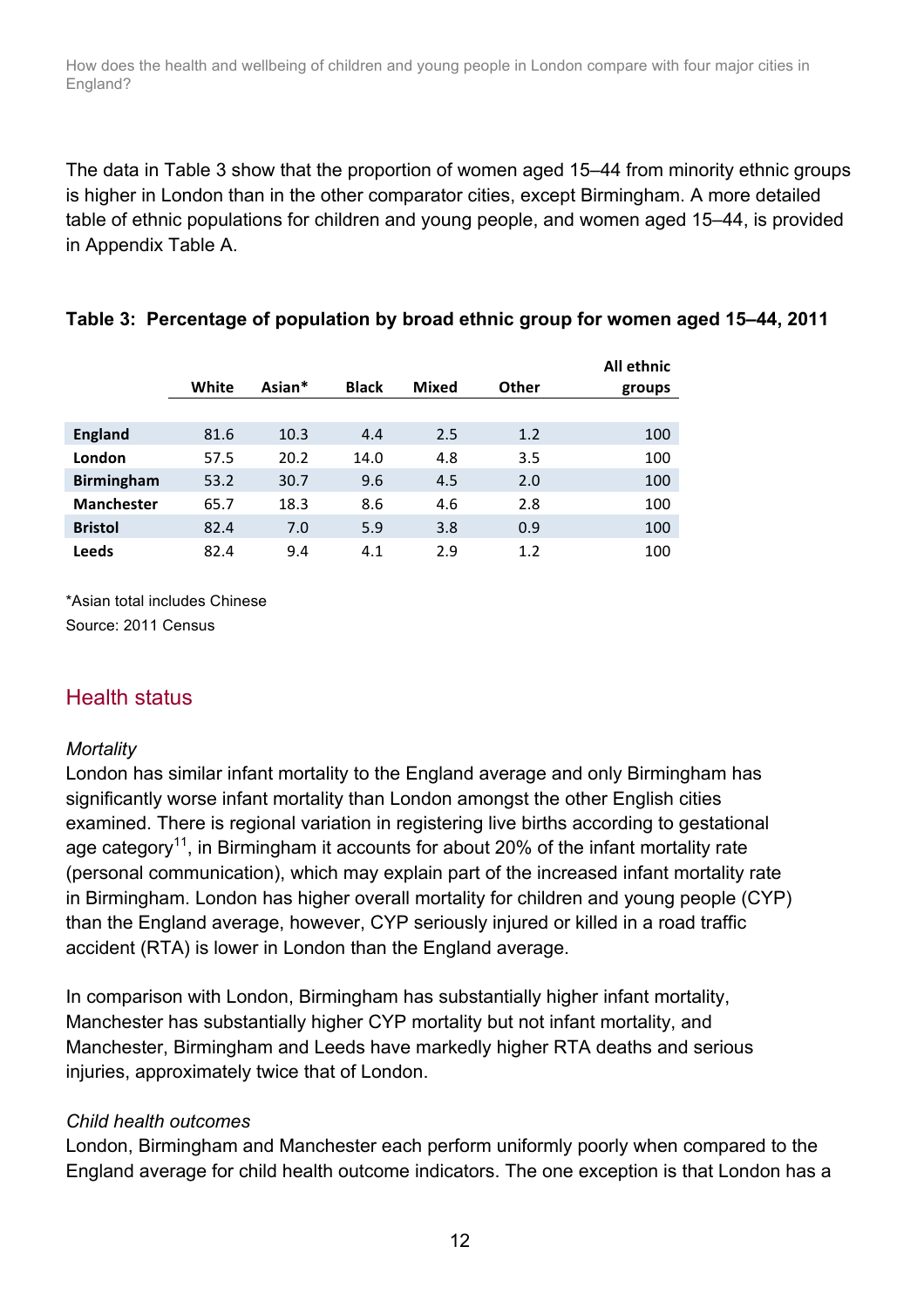much lower teenage conception rate than the England average, notably lower than in the other cities.

For the other indicators, London has largely similar child health outcome indicators to Birmingham, with the exception of the percentage of babies born at low birthweight. In contrast, Manchester has predominantly higher morbidity than London across most indicators and tops the table for childhood obesity. Bristol and Leeds have similar or lower morbidity to London across most indicators.

Although young people living in London have similar rates of chlamydia diagnoses as the England average, they have significantly higher rates of sexually transmitted infections overall.

## Health systems quality

Immunisation uptake rates in London are lower than the England average. All four comparator cities have higher immunisation uptake rates for DTaP/IPV/Hib at one year and higher immunisation uptake rates for MMR at two years compared with London. Bristol and Manchester have a lower uptake rate of HPV immunisation compared with London.

Hospital use by children and young people in London is significantly higher than the England average for the three indicators included in Table 1. A&E attendances of children aged 0–4 years and hospital admissions rates for asthma are higher than England in London, Birmingham and Manchester, with Manchester having the highest rate of all five cities in both cases. For hospital admissions for mental health conditions, London and Manchester have the same admission rate, although only London is statistically significantly higher than England.

# **Discussion**

## Health indicators

Although there have been improvements for CYP living in London, for example, teenage pregnancy rates have fallen by half over the past decade, their health and wellbeing remains a concern.

When compared with the four other cities, London has better outcomes for parental determinants (smoking in pregnancy, breast feeding at delivery). Health outcomes and mortality in London are worse than England for six out of the ten indicators of health status examined, and worse than England for all six indicators of health systems quality.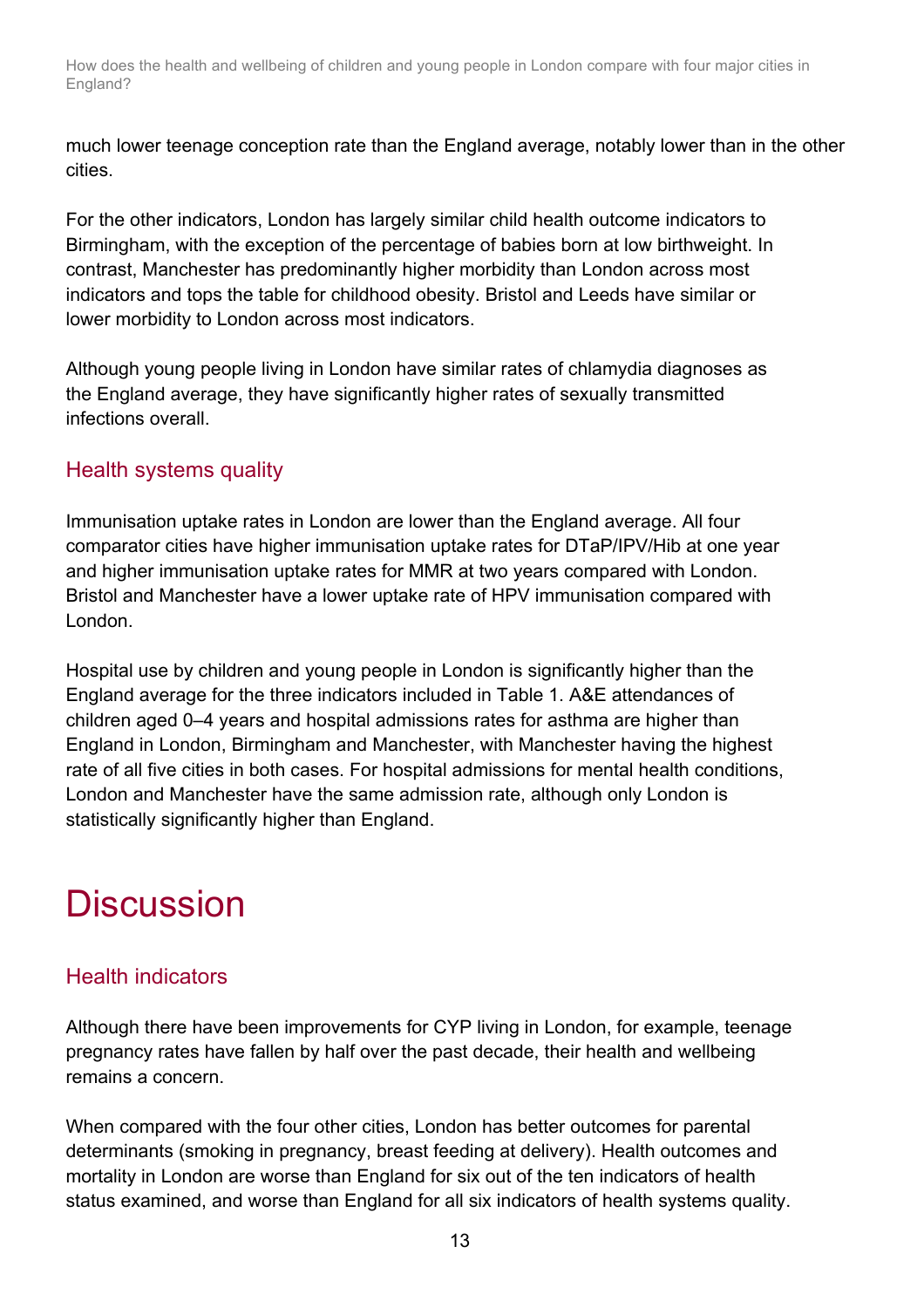Outcomes in London are worse than Bristol and Leeds for a range of indicators, in particular, childhood obesity, immunisation uptake (with the exception of HPV uptake in Bristol), A&E attendances and hospital admissions for asthma, and mental health conditions. A mixed picture is seen when comparing London with Birmingham and Manchester, with some indicators (eg infant and child mortality) being worse than London and others (eg DTAP/IPV/Hib and MMR immunisation uptake) being better.

Key issues of concern for CYP in London include child mortality, childhood obesity, incidence of sexually transmitted infections, immunisation uptake and A&E attendances. The extent to which the differences in these outcomes are preventable due to either different characteristics of cities or patterns of practice and service provision of CYP healthcare needs to be explored, as it is likely that both contribute to the poorer outcomes in some health indicators in London.

Birmingham matches London most closely in terms of population size and ethnic diversity, but has a higher overall level of child poverty compared to London. Similarly, Manchester also has a mobile, ethnically diverse population but a much higher level of child poverty than London. Bristol and Leeds have similar average levels of child poverty to London, but are considerably smaller and less ethnically diverse.<sup>3</sup> There are well established partnerships in Manchester and Leeds that bring together key agencies to improve CYP's wellbeing through integrating planning and delivery of services<sup>12,13</sup> and integrating work to improve the health and wellbeing of children has been prioritied in the Bristol Health and Wellbeing Strategy.<sup>14</sup> Further comparisons and actions being taken at a city level to address CYP's wellbeing may be helpful in identifying opportunities for health improvement in London through learning from practice being undertaken elsewhere.

## Defining comparators for London

As with the *Capital Concerns*<sup>3</sup> report, our interest has been in how London compares to other English cities. Therefore, we have not made comparisons with larger metropolitan areas, as these may contain more than one city. The West Midlands metropolitan county, for example, includes the cities of Birmingham, Wolverhampton and Coventry. Comparisons have been made with cities with single-tier administrations, responsible for delivering services to their populations. Devolution plans will, however, produce larger administrative areas, for instance, control of health spending in Greater Manchester.

Comparing London to the cities selected in this report also ensures that the analysis is largely restricted to comparisons of urban areas. In addition, indicators in this report were identified from sources which, in the main, have only published data at local authority level. Although comparisons between London and larger metropolitan areas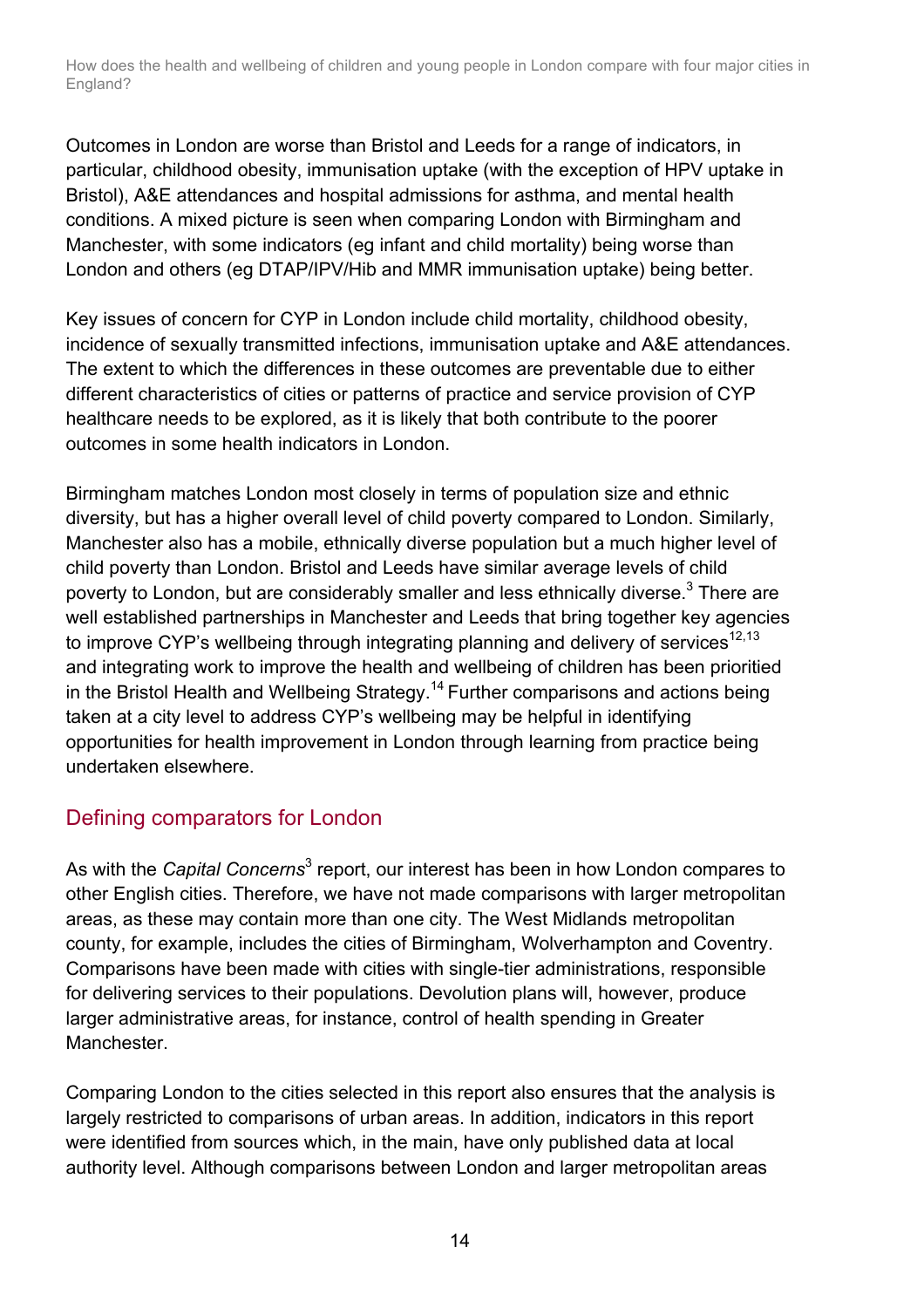may be a fruitful area for future research, it would require additional resource to create indicators for these geographies.

When comparing cities in this way, for both demographic and health indicators, it should be remembered that their populations are defined by administrative boundaries, and that redefining these boundaries would change outcomes significantly. Manchester, for example, has the highest child mortality rate (18.1 per 100,000 children aged 1–17 years) of the cities compared here. Meanwhile, its neighbouring metropolitan boroughs of Trafford, which borders Manchester to the west, and Stockport, which borders to the east, have child mortalty rates of 15.4 per 100,000 children 9.9 per 100,00 children respectively. A reconfiguration of administrative areas could therefore lead to an immediate improvement in child mortality rates in Manchester and a completely different comparative picture.

In this report, we have not compared London to the metropolitan counties, however, for reasons outlined above, such comparisons could be considered for future analyses.

## **Conclusions**

Public health challenges associated with CYP in London are significant. There are substantial variations in CYP outcomes in London compared to England and four major cities in England. For London, some indicators match or are better than the England average, whilst other indicators are poorer than England and other major cities in England. The causes of this variation needs to be explored further, whether due to demographic or city characteristics or differences relating to policy and health service factors, to inform changes to improve outcomes for CYP in London and to understand where cities could learn lessons from London.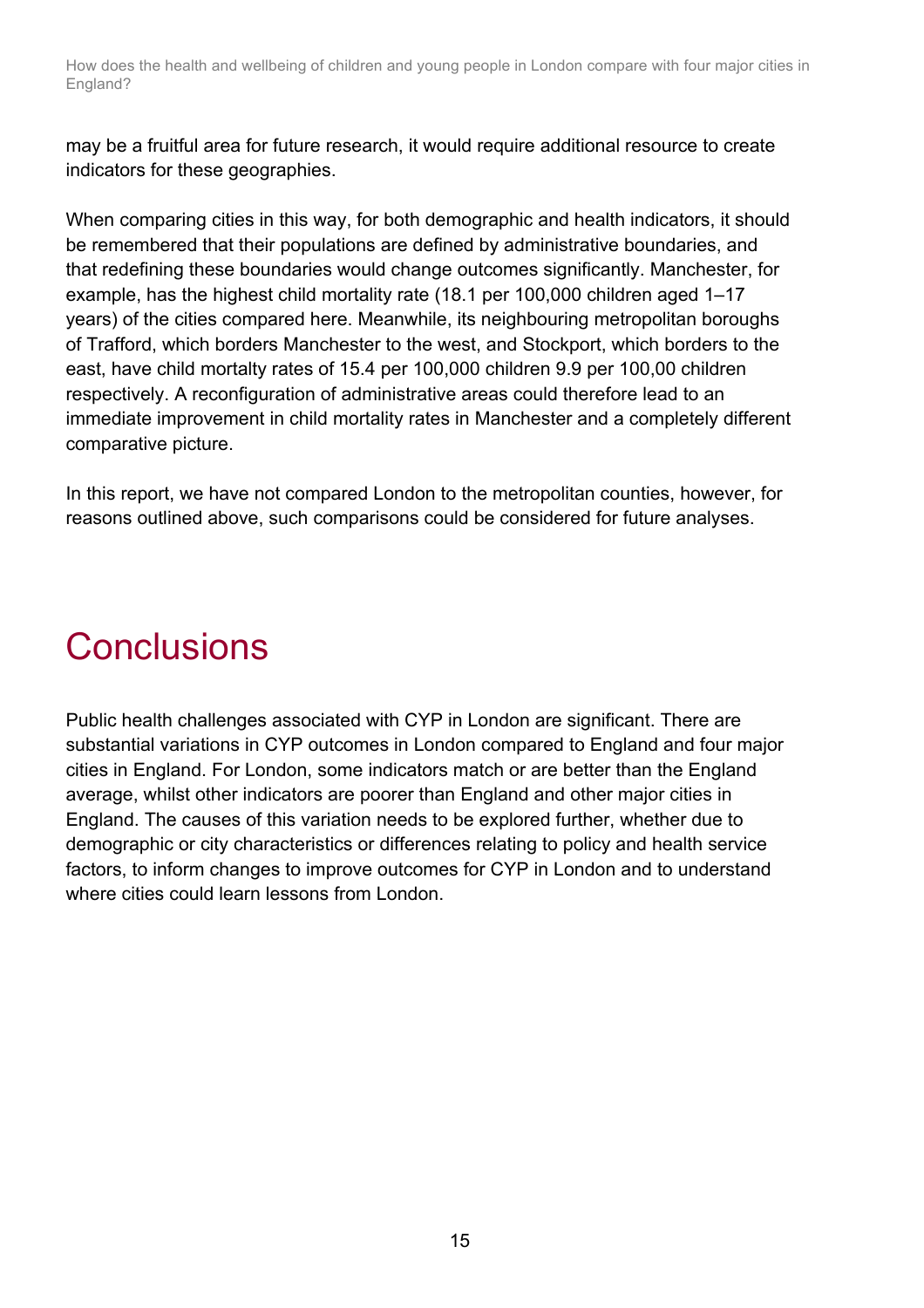## References

- 1. Greater London Authority (2007) *The State of London's Children Report*
- 2. Public Health England London (2014) *The health and wellbeing of children and young people in London: An evidence based resource*
- 3. London Health Observatory (2012) *Capital Concerns: Comparing London's health challenges with England's largest cities*
- 4. European Union Community Health Monitoring Programme (2002) *Child Health Indicators of Life and Development (CHILD) Report to the European Commission*
- 5. Child health measurement and indicators (2011) *An update in a gaps perspective. RICHE Work Package 2*
- 6. North West Public Health Observatory (2008) *North West Children and Young People's Health Indicators* Available at http://www.nwph.net/nwpho/publications/CAYPHI.pdf
- 7. Marmot Indicators for local authorities in England, 2014. Available at http://www.lho.org.uk/lho\_topics/National\_Lead\_Areas/Marmot/MarmotIndicators2014.aspx
- 8. Department for Education (2015) *GCSE and equivalent attainment by pupil characteristics: 2014* (Table 2a in National and Local Authority tables) Available at: https://www.gov.uk/government/statistics/gcse-and-equivalent-attainment-bypupil-characteristics-2014
- 9. Health and Social Care Information Centre (2012) *Infant Feeding Survey, 2010.* Available at:

http://www.hscic.gov.uk/catalogue/PUB08694/Infant-Feeding-Survey-2010-Consolidated-Report.pdf

10.Health and Social Care Information Centre (2014) Statistics on Smoking, 2014. Available at:

http://www.hscic.gov.uk/catalogue/PUB14988/smok-eng-2014-rep.pdf

- 11.Department of Health (2007) *Review of the health inequalities infant mortality PSA target*
- 12.*The Greater Manchester Strategy 2013-2020.* Available at http://www.agma.gov.uk/gmca/gms\_2013/index.html
- 13.*Leeds' Children and Young People's Plan 2011-2015.* Available at https://www.nfer.ac.uk/emie/documents/Plans/CYPP2009\_LEED\_2009-14.pdf
- 14. *Bristol Health and WellBeing Strategy 2013* Available at http://www.bristol.gov.uk/page/adult-care-and-health/health-and-wellbeing-strategy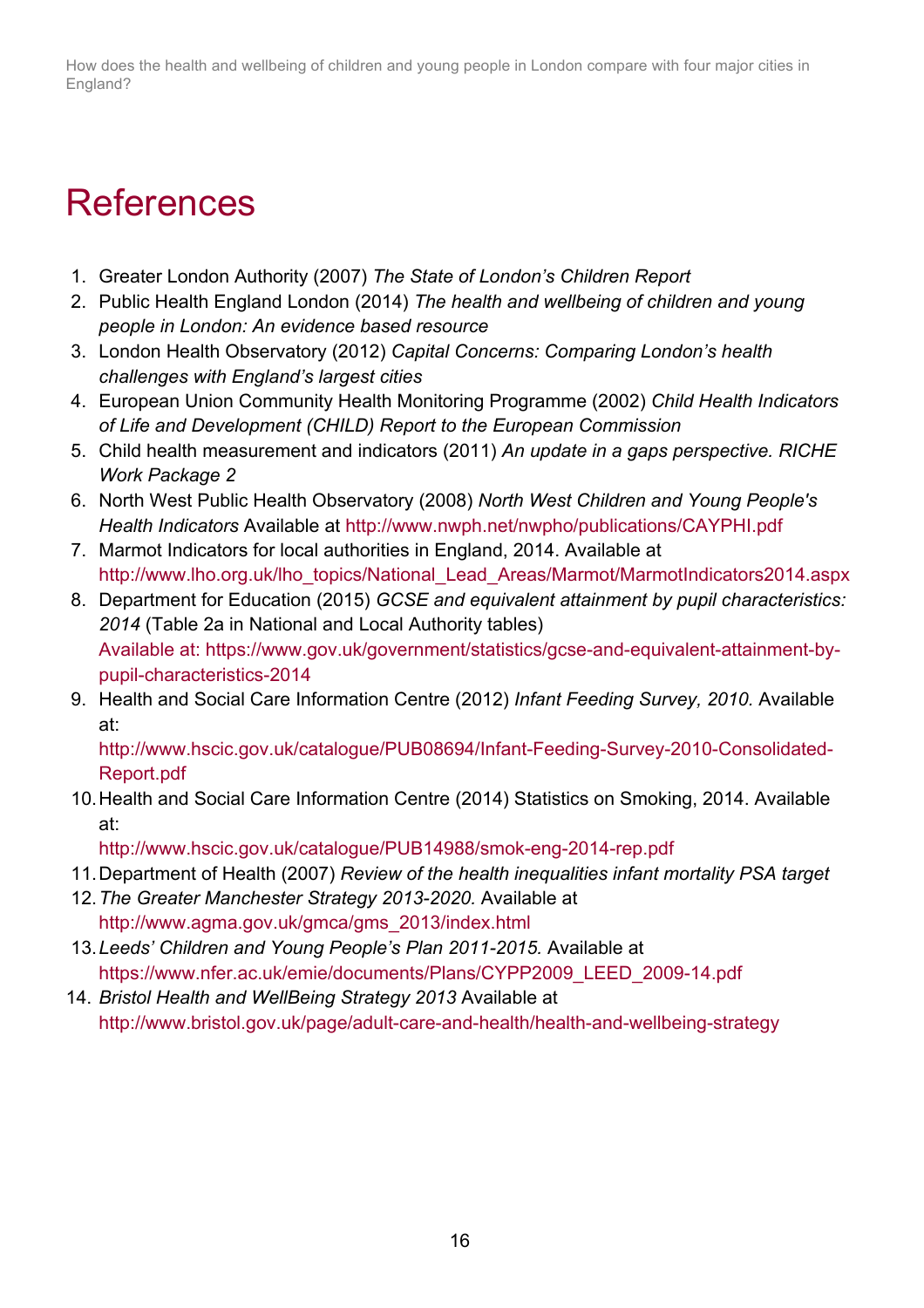#### **Appendix Table A: Percentage of population by ethnic group, results from the 2011 census**

| 0-15 years        | White          | White |        |           |                    |         | Other | <b>Black</b>   | <b>Black</b>     | <b>Black</b> |              |              | All ethnic |
|-------------------|----------------|-------|--------|-----------|--------------------|---------|-------|----------------|------------------|--------------|--------------|--------------|------------|
| (persons)         | <b>British</b> | Other | Indian | Pakistani | <b>Bangladeshi</b> | Chinese | Asian | <b>African</b> | <b>Caribbean</b> | <b>Other</b> | <b>Mixed</b> | <b>Other</b> | groups     |
| <b>England</b>    | 73.6           | 4.3   | 2.7    | 3.7       | 1.5                | 0.5     | 1.9   | 3.0            | 1.0              | 1.1          | 5.5          | 1.3          | 100        |
| London            | 36.3           | 10.0  | 5.3    | 3.8       | 4.5                | 0.8     | 5.4   | 10.8           | 4.0              | 4.2          | 10.9         | 4.0          | 100        |
| <b>Birmingham</b> | 38.2           | 2.5   | 4.9    | 21.3      | 5.1                | 0.7     | 3.8   | 4.4            | 3.5              | 3.0          | 9.5          | 3.0          | 100        |
| <b>Manchester</b> | 45.6           | 4.0   | 2.2    | 13.5      | 2.2                | 1.6     | 2.9   | 8.6            | 1.5              | 3.3          | 9.9          | 4.6          | 100        |
| <b>Bristol</b>    | 67.8           | 4.2   | 1.9    | 3.1       | 1.0                | 0.4     | 1.1   | 6.0            | 1.3              | 3.7          | 8.4          | 1.2          | 100        |
| <b>Leeds</b>      | 72.9           | 3.0   | 2.0    | 5.7       | 1.4                | 0.6     |       | 3.4            | 0.6              | 1.0          | 6.2          | 4.4          | 100        |

## **15-24**

and the state of the state of the

ــ

| <b>vears</b>      | White          | White |        |           |                    |                  | Other | <b>Black</b> | <b>Black</b> | <b>Black</b> |              |              | All ethnic |
|-------------------|----------------|-------|--------|-----------|--------------------|------------------|-------|--------------|--------------|--------------|--------------|--------------|------------|
| (persons)         | <b>British</b> | Other | Indian | Pakistani | <b>Bangladeshi</b> | <b>Chinese</b>   | Asian | African      | Caribbean    | Other        | <b>Mixed</b> | <b>Other</b> | groups     |
| <b>England</b>    | 76.0           | 5.1   | 2.9    | 2.7       | 1.2                | 1.6 <sub>1</sub> | 1.8   | 2.3          | 1.1          | 0.6          | 3.5          | 1.3          | 100        |
| London            | 40.4           | 11.9  | 6.7    | 3.5       | 3.8                | 2.5              | 5.4   | 8.3          | 4.3          | 2.5          | 6.8          | 4.0          | 100        |
| <b>Birmingham</b> | 49.2           | 3.7   | 6.8    | 14.3      | 3.4                | 2.7              | 3.1   | 3.1          | 3.6          | 1.8          | 6.3          | 2.2          | 100        |
| Manchester        | 59.8           | 6.3   | 2.9    | 7.4       | 1.2                | 5.2              | 2.4   | 4.1          | 1.3          | 1.2          | 5.5          | 2.6          | 100        |
| <b>Bristol</b>    | 75.5           | 5.4   | 1.7    | 1.5       | 0.5                | 2.5              | 1.2   | 3.0          | 1.2          | 1.4          | 5.2          | 0.9          | 100        |
| Leeds             | 79.6           | 3.6   | 2.2    | 3.2       | 0.6                | 1.5              | 1.2   | 1.9          | 0.7          | 0.5          | 3.8          | 1.2          | 100        |

| 15-44             |                |              |        |           |                    |                |       |              |              |              |              |       |            |
|-------------------|----------------|--------------|--------|-----------|--------------------|----------------|-------|--------------|--------------|--------------|--------------|-------|------------|
| years             | White          | White        |        |           |                    |                | Other | <b>Black</b> | <b>Black</b> | <b>Black</b> |              |       | All ethnic |
| (females)         | <b>British</b> | <b>Other</b> | Indian | Pakistani | <b>Bangladeshi</b> | <b>Chinese</b> | Asian | African      | Caribbean    | Other        | <b>Mixed</b> | Other | groups     |
| <b>England</b>    | 73.2           | 8.3          | 3.3    | 2.6       | 1.0                | 1.2            | 2.2   | 2.6          | 1.2          | 0.6          | 2.5          | 1.2   | 100        |
| <b>London</b>     | 38.0           | 19.5         | 6.8    | 2.7       | 2.9                | 2.2            | 5.5   | 8.0          | 4.1          | 1.9          | 4.8          | 3.5   | 100        |
| <b>Birmingham</b> | 48.1           | 5.0          | 7.0    | 15.1      | 3.4                | 1.9            | 3.2   | 3.6          | 4.3          | 1.8          | 4.5          | 2.0   | 100        |
| <b>Manchester</b> | 57.3           | 8.4          | 2.7    | 8.0       | 1.2                | 3.8            | 2.6   | 5.6          | 1.7          | 1.3          | 4.6          | 2.8   | 100        |
| <b>Bristol</b>    | 73.7           | 8.7          | 1.9    | 1.6       | 0.5                | 1.6            | 1.4   | 3.1          | 1.3          | 1.5          | 3.8          | 0.9   | 100        |
| <b>Leeds</b>      | 77.2           | 5.2          | 2.6    | 3.4       | 0.6                | 1.3            | 1.6   | 2.7          | 0.8          | 0.5          | 2.9          | 1.2   | 100        |